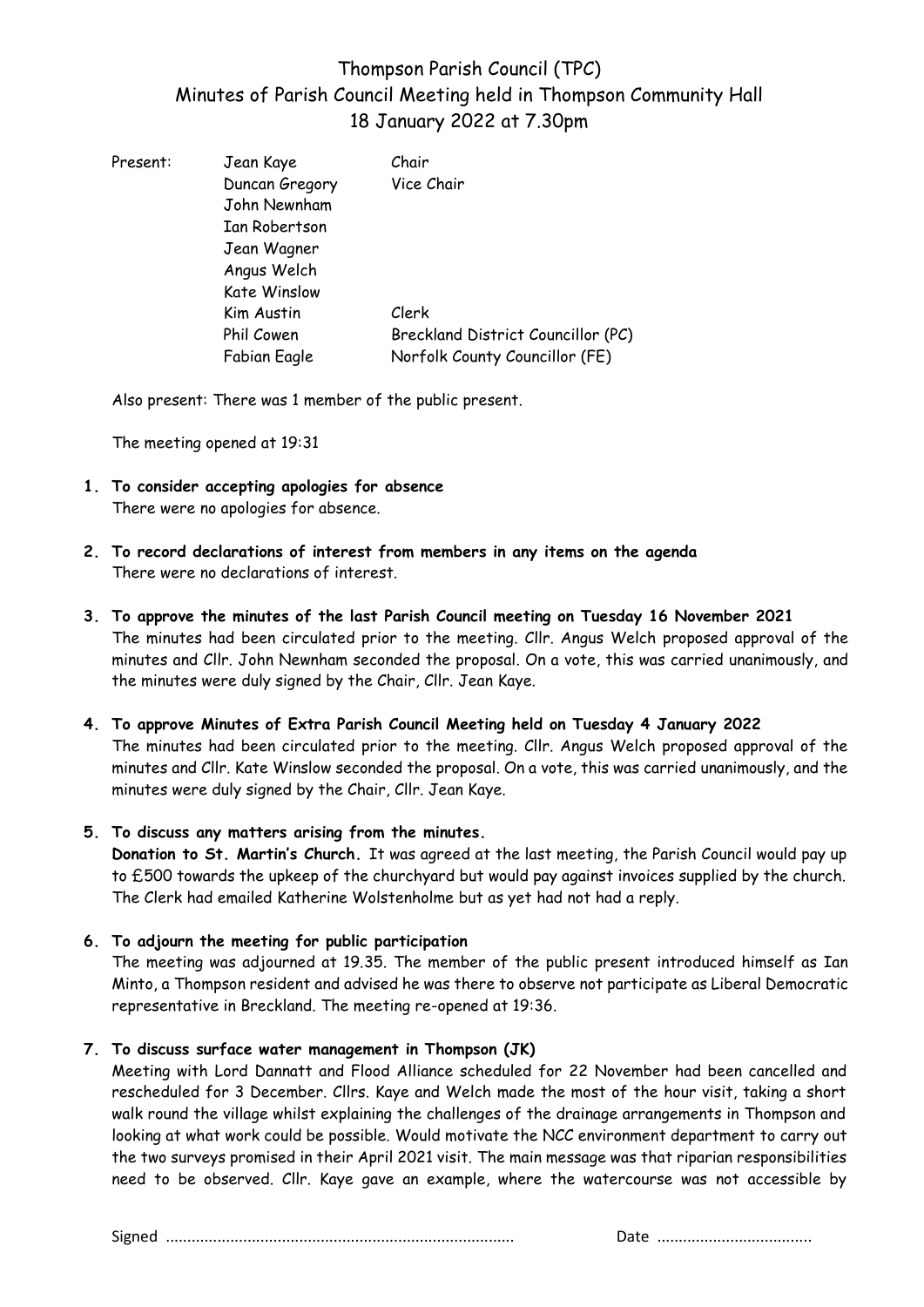machinery and it was not reasonable, in this instance, to ask the riparian owners to be solely responsible for carrying out the work.

Cllr. Kaye had done an excellent job in getting Lord Dannatt to attend, as he is a very busy person dealing with other priorities such as coastal flooding, issues with the broads and rivers etc. Lord Dannatt listened carefully to Cllrs. Kaye and Welch and seemed to take everything on board. Cllr. Kaye stressed that Thompson is not unique in experiencing these problems. There are many similar villages with problems but as the village is small, the necessary remedial work is never prioritised. Would also look for other doors to knock on. Cllr. Eagle confirmed he had some budget that could be made available for clearing ditches etc.

Noted that Highways have done more than just jetting in Pockthorpe Lane. Success not yet evaluated as not enough rain recently.

Cllr. Cowen said people forget they are responsible for ditches. Very much about education so residents need reminders to maintain their ditches but not up to the PC to do this. The Environment Agency might enforce riparian responsibilities. NCC is responsible for drainage/flooding issues and could fund some work. Cllr. Kaye will sort priorities in case any funding agreed. Highways can request an individual to clear their ditches. If not done then Highways can do the necessary work themselves and bill the owner. Cheaper to do it themselves ! Flooding issues may become worse as climate change has an effect. All agreed good to remind people. The Flood Alliance had produced two 'Be prepared for flooding' leaflets setting out what people need to do to be prepared should another flooding event happen, and giving a list of organisations who can be contacted for assistance. Cllr. Kaye would write a summary of what work has been done to date, including feedback from Lord Dannatt's visit, to send out with the Flood Alliance documents. To be delivered to all residents. Cllr. Kaye will also put a paragraph in the Waylander drawing people's attention to the leaflet and its contents.

#### **8. To discuss the Queen's Platinum Jubilee – Thompson's celebration event.**

Next year 2022 is the Queens Platinum Jubilee celebrating the Queen's historic 70-year reign. Thompson are planning an event on the Saturday 5 June, ideally a children's event/street party in the afternoon and a BBQ/pay bar for the adults in the evening. Hope to stream one of the National concerts onto a big screen. A beacon for the village is not appropriate as well as being expensive. A bonfire also not practical due to health and safety concerns. Any available grants will be applied for. For a previous Jubilee event the PC had donated an official coin to all children in the village. Noted there was a difference between children in the village and children at the school. Coins about £1 each and mugs £3. Need to decide if want to donate and to what extent. TMGCT are planting a tree and installing a circular bench around. The Platinum Jubilee will be on the March agenda.

#### **9. To discuss Community Speedwatch (JN)**

The Clerk had emailed her covid-volunteer list asking for help and Tina Sales had volunteered. John now has 6 volunteers. Will still readvertise for volunteers in the Waylander. The Clerk hadn't been able to find a 'volunteer for speed watch' poster on any websites. John would contact all current volunteers shortly to arrange a meeting in the Community Hall. John will let Cllr. Kaye know when the meeting will be.

#### **10.To receive reports**

#### **10.1 Breckland District Councillor (PC)**

Busy dealing with budgets, setting council tax. Have a draft balanced budget to be signed off by the Overview and Scrutiny Commission. Has support from cabinet and back benchers. Increase in council tax will maintain all services and in fact enhance some too.

The pandemic has caused highstreets to suffer and towns and cities have struggled. Breckland has an inspiring community agenda to re-energise after lockdown and extra staff to deliver the council's obligations, including support for vulnerable people.

Homeworking has enabled Breckland Council's offices to be refurbished and infrastructure to be reviewed and upgraded. Offices on ground floor have been sub let with the rent as a welcome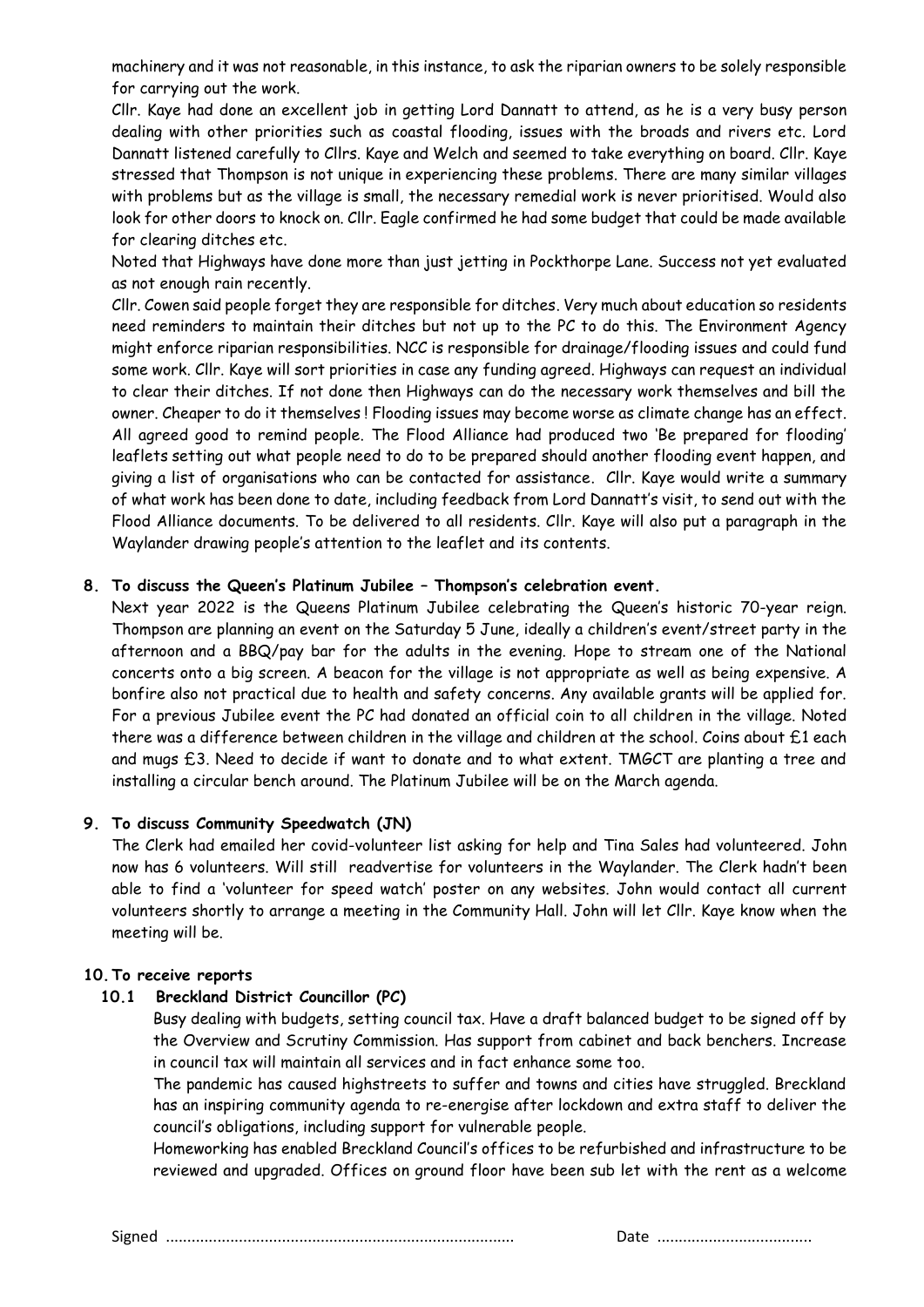income stream. Department of Work and Pensions (DWP) and Housing sensibly working closely together.

Waste contract is with Serco. Currently redefining collections to look beyond Breckland. Communication is critical with conveying collection days/dates to households.

Covid. Nobody has had to isolate this week at the council offices. Plan B likely to be lifted and more people will go back to work in the office.

Cllr. Cowen was very disappointed with the Blue Oak (PIP) application being approved, as too was the Parish Council. Need to make sure sufficient detail is submitted at the next stage. An opportunity to be very specific. Will be looked at very closely by Breckland.

## **10.2 Norfolk County Councillor (FE)**

**Budget.** £1.4 billion to spend on services across the County. Propose to raise the county council element of the council tax by 2.99%, including a 1% adult social care precept.

**Highways**. FE has purchased some temporary flood barriers for use on the Highway to prevent residential properties being flooded. Anyone needing them should contact FE. FE has a personal budget of 10K which could be used for environmental issues, including ditch clearing.

**Avian Flu.** 9 cases this year already. 2 million birds culled mainly from laying flocks.

**Farmland**. 16,000 acres of farmland, owned by NCC. Applications are invited from new applicants to take the opportunity to get into farming, near King Lynn, Downham Market and Burlingham.

## **10.3 Thompson Chair's report (JK)**

**Public Inquiry ROW/3227322**. Notification received of the Inquiry to be held on Tuesday 22 February 2022, hosted by NCC. Can attend in person at Thompson Community Hall or can view the inquiry online using Teams. The inquiry will last for 3 days. PC has chosen not to speak.

**Litter Pick.** Planned for Saturday 26 March 2022. 20 sets of kit will suffice. Advertise in Waylander if not too late for publication. Contact Cllr. Kaye or the Clerk if interested.

## **10.4 Community Hall report (KW)**

Coffee mornings were stopped in the week before Christmas due to the Covid spike. Will start again in February. Lunches will start on 1 March. Christmas tree lighting was well attended. Film nights will start in spring as no decent films at the moment that will attract the 50 people needed to make the evening worthwhile.

## **10.5 The Millennium Green report (AW)**

## • **Committee**

 $\circ$  Andrew Cook is no longer a permanent committee member but remains on call for advice related to hydrology matters

## • **Finances**

- o Lottery income collection ongoing
- o Planning for the Thompson Run 2022 has begun under guidance of Martin Kaye.

## • **Boundaries and Green**

- o TMG has secured DEFRA funding under the Countryside Stewardship Scheme to
- o Restore and rejuvenate the Hallfield Road hedge line from the Celebration Walk entrance to the western neighbouring property. A professional hedge layer has been approached and he has agreed the scope of work. The hedge laying will be undertaken over the Winter 2022/23

## • **Play Equipment and Adult Exercise Area**

- No change, damage to an element of the children's trim trail resulted in this item placed out of bounds until it is repaired
- o ROSPA recommended work plan ongoing throughout the year

## • **Community Involvement**

- o Likely to issue another Survey about the green in 2022
- o Committee represented on the Platinum Jubilee working group
- o TMG Committee has agreed to plant an English Oak (Quercus Robur) with a restored circular bench around it, on the Millennium Green to commemorate the Platinum Jubilee
- Next Working Party will take place on Sunday 27 Feb 22
- Next Meeting 21 Mar 22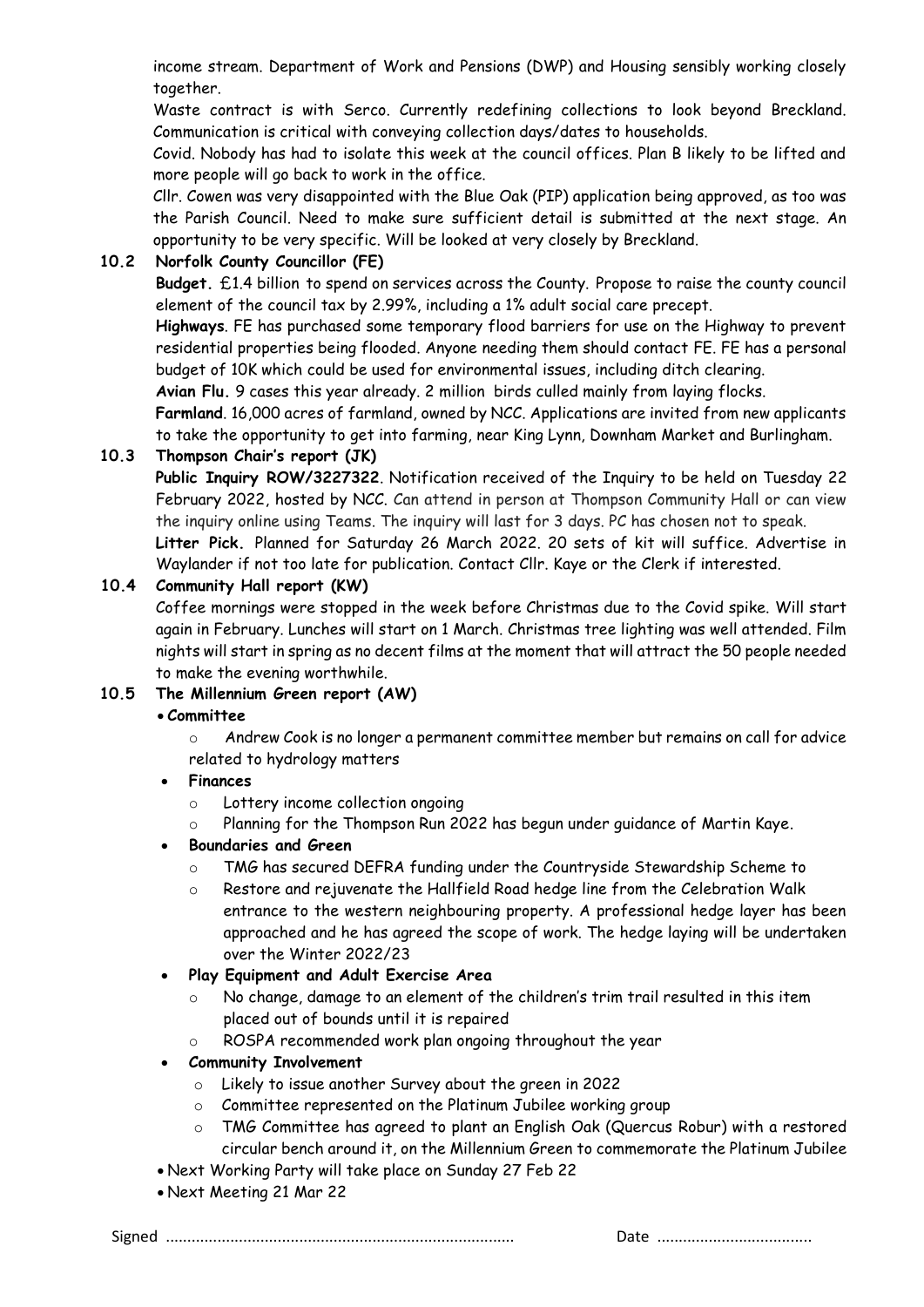#### **11. Finances**

## **11.1 Financial position The bank account balances at Tuesday 18 January 2022**  Barclays Community Account 6 and 5 and 5 and 5 and 5 and 5 and 5 and 6 and 6 and 6 and 6 and 6 and 6 and 6 and 6 and 6 and 6 and 6 and 6 and 6 and 6 and 6 and 6 and 6 and 6 and 6 and 6 and 6 and 6 and 6 and 6 and 6 and 6 a Barclays Business Premium Account **E** 1614.49 **TOTAL as per bank £ 9293.21 Summary (Including monies allocated)** Allocated to Sports Equipment 6 and 5 and 5 and 5 and 5 and 5 and 5 and 5 and 5 and 5 and 5 and 5 and 5 and 5 and 5 and 5 and 5 and 5 and 5 and 5 and 5 and 5 and 5 and 5 and 5 and 5 and 5 and 5 and 5 and 5 and 5 and 5 and Allocated to Notice Board **and the Contract Equation**  $\mathbf{F} = 1084.30$ Thompson Parish Council **E** 6462.91 **TOTAL as per bank £ 9293.21 11.2 Money in since last meeting (16 November 2021)** 6/12/2021 Barclays Saver Account – Interest £ 0.04 **TOTAL IN £ 0.04 11.3 Bank Reconciliation Opening balance** at bank, Current (Last meeting, 16 Nov. 2021)  $E = 9972.19$ **Opening balance** at bank, Savings (Last meeting, 16 Nov. 2021)  $E = 1614.45$  (Total £11586.64) PLUS Money in since last meeting **(as above**) £ 0.04 MINUS Money out since last meeting (Total cheques 16 Nov. 2021) £ 2293.47 **Closing balances** at bank (This meeting, 18 Jan. 2022, **as above**) **£ 9293.21 11.4 Cheques out (to sign)**  $CHQ 770$  Cllr. Kate Winslow - Reimburse Christmas tree stand  $E$  40.99 CHQ 771 Geoff Winslow – Reimburse materials/ bench bases £ 362.89  $CHQ 772$  Clerks Wages - Nov/Dec/Jan 22 - 3 months M8/9/10  $E$  657.15 **TOTAL OUT £ 1061.03**

|            | THOMPSON PARISH COUNCIL ACCOUNTS |                             |           |                |                                   |                                                        |                             | <b>INCOME</b> |             |                          |
|------------|----------------------------------|-----------------------------|-----------|----------------|-----------------------------------|--------------------------------------------------------|-----------------------------|---------------|-------------|--------------------------|
|            |                                  |                             |           |                |                                   |                                                        |                             |               |             | YEAR ENDED 31 March 2022 |
| Date       | <b>From</b>                      | Description                 |           | <b>PRECIPT</b> | <b>SAVERAC</b><br><b>INTEREST</b> | <b>RECYCLING</b><br><b>GLASS &amp;</b><br><b>PAPER</b> | <b>GRANTS</b><br><b>ETC</b> | <b>VAT</b>    | <b>MISC</b> | <b>TOTAL</b>             |
| 07/04/2021 | <b>Breckland Council</b>         | Precept 1 of 2              | DR        | 13.050.00      |                                   |                                                        |                             |               |             | 3,050.00                 |
| 26/04/2021 | <b>HMRC</b>                      | Vat annual refund           | <b>DR</b> |                |                                   |                                                        |                             | 275.70        |             | 275.70                   |
| 07/06/2021 | Barclavs                         | Barclays Saver A/C Interest | DR        |                | 0.04                              |                                                        |                             |               |             | 0.04                     |
| 24/06/2021 | Breckland Council                | Recycling payment           | DR        |                |                                   | 93.18                                                  |                             |               |             | 93.18                    |
| 06/09/2021 | Barclavs                         | Barclays Saver A/C Interest | DR        |                | 0.04                              |                                                        |                             |               |             | 0.04                     |
| 30/09/2021 | Breckland Council                | Precept 2 of 2              | DR        | 3.050.00       |                                   |                                                        |                             |               |             | 3,050.00                 |
| 06/12/2021 | Barclays                         | Barclays Saver A/C Interest | DR        |                | 0.04                              |                                                        |                             |               |             | 0.04                     |
|            |                                  |                             |           |                |                                   |                                                        |                             |               |             |                          |
|            |                                  |                             |           | 6.100.00       | 0.12                              | 93.18                                                  | 0.00                        | 275.70        | 0.00        | 6,469.00                 |
|            |                                  |                             |           |                |                                   |                                                        |                             |               | CHECK       | 6,469.00                 |

|             |                      | THOMP SON PARISH COUNCIL ACCOUNT \$ 2021 - 2022   |     |                                 |      |                                    |               |        |      |      |                                                      |       |          |         |                   |            |        |       |            | <b>EXPENDITURE</b>       |
|-------------|----------------------|---------------------------------------------------|-----|---------------------------------|------|------------------------------------|---------------|--------|------|------|------------------------------------------------------|-------|----------|---------|-------------------|------------|--------|-------|------------|--------------------------|
|             |                      |                                                   |     |                                 |      |                                    |               |        |      |      |                                                      |       |          |         |                   |            |        |       |            | YEAR ENDED 31 March 2022 |
| <b>Down</b> | ol To                | p Description                                     | 040 | <b>CLIPS X</b><br><b>BAAGER</b> |      | <b>PRAYROOL</b><br><b>NEW YORK</b> | <b>COUNCE</b> |        |      |      | EXPERISE TRAINING HALL-HER PERCEIPS INSURANCE ALCOTT |       | DOM/UDA  | 31, 101 | <b>CUTTINGEIN</b> | <b>NTE</b> | M DIET | CAMBA | <b>MAT</b> | <b>TO TAL</b>            |
| 18/05/202   | <b>STTSR Limited</b> | DGrass cutting 1 of 2 (50%)                       | 754 |                                 |      |                                    |               |        |      |      |                                                      |       |          |         | 512.02            |            |        |       | 102.40     | 614.42                   |
|             | Info Commissioner    | Annual Dista Protection Fee - sub                 | 755 |                                 |      |                                    |               |        |      |      |                                                      |       |          | 40.00   |                   |            |        |       |            | 40.00                    |
| 04/04/2021  | 1200M                | Monthly virtual meeting fee                       | 756 |                                 |      |                                    |               |        |      |      |                                                      |       |          |         |                   |            | 11.99  |       | 2.40       | 14.39                    |
| 04/05/2021  | 120CM                | Monthly virtual meeting fee                       | 756 |                                 |      |                                    |               |        |      |      |                                                      |       |          |         |                   |            | 11.99  |       | 2.40       | 14.39                    |
| 18/05/2021  | Kim Austn            | Clerk's wages April/May 21 - M1                   | 757 | 438.10                          |      |                                    |               |        |      |      |                                                      |       |          |         |                   |            |        |       |            | 438.10                   |
|             |                      | Mrs J Roberts Plants Internal Audit 'PlantHamper' | 758 |                                 |      |                                    |               |        |      |      |                                                      | 30.00 |          |         |                   |            |        |       |            | 30.00                    |
| 01/06/202   |                      | Bus, Services at CAS insurance renewal Yr 3 of 3  | 759 |                                 |      |                                    |               |        |      |      | 207.48                                               |       |          |         |                   |            |        |       |            | 207.48                   |
| 30/06/202   | SP Services          | Defib battery and pads                            | 760 |                                 |      |                                    |               |        |      |      |                                                      |       |          |         |                   |            | 306.00 |       | 89.82      | 395.82                   |
| 30/06/2021  | <b>NPTS</b>          | New councillor training JW/JN                     | 761 |                                 |      |                                    |               | 100.00 |      |      |                                                      |       |          |         |                   |            |        |       |            | 100.00                   |
| 30/06/2020  | Kim Austn            | Clerk's wages June 2021 - MB                      | 762 | 219.05                          |      |                                    |               |        |      |      |                                                      |       |          |         |                   |            |        |       |            | 219.05                   |
|             | Kim Austn            | Clerk's wages July 2021 - M4                      | 763 | 219.05                          |      |                                    |               |        |      |      |                                                      |       |          |         |                   |            |        |       |            | 219.05                   |
| 31/08/202   | Kim Austn            | Clerk's wages Aug 2021 - M5                       | 763 | 219.05                          |      |                                    |               |        |      |      |                                                      |       |          |         |                   |            |        |       |            | 219.05                   |
|             | Kim Austn            | Clerk's wages Sept 2021 - MB                      | 764 | 219.05                          |      |                                    |               |        |      |      |                                                      |       |          |         |                   |            |        |       |            | 219.05                   |
| 31/10/2021  | Kim Austn            | Clerk's wages Oct 2021-M7                         | 765 | 219.05                          |      |                                    |               |        |      |      |                                                      |       |          |         |                   |            |        |       |            | 219.05                   |
|             | If TTSR Limited      | Grass cutting 2/2                                 | 766 |                                 |      |                                    |               |        |      |      |                                                      |       |          |         | 512.02            |            |        |       | 102.40     | 614.42                   |
|             | <b>IFTSR Limited</b> | Extra for verge maintenance                       | 766 |                                 |      |                                    |               |        |      |      |                                                      |       |          |         | 300.00            |            |        |       | 60.00      | 360.00                   |
|             | Thompson Commun      | Donation                                          | 767 |                                 |      |                                    |               |        |      |      |                                                      |       | 3000     |         |                   |            |        |       |            | 300.00                   |
|             | Wayland Partnership  | Donation                                          | 768 |                                 |      |                                    |               |        |      |      |                                                      |       | 3000     |         |                   |            |        |       |            | 300.00                   |
|             | Thompson Milenium    | Donation                                          | 769 |                                 |      |                                    |               |        |      |      |                                                      |       | 500.0    |         |                   |            |        |       |            | 500.00                   |
|             | Kate Winslow         | Reimburse Christmas tree stand                    | 770 |                                 |      |                                    |               |        |      |      |                                                      |       |          |         |                   |            | 34.16  |       | 6.83       | 40.99                    |
|             | Gooff Winslow        | Reimburse berch bases/sadolin                     | 771 |                                 |      |                                    |               |        |      |      |                                                      |       |          |         |                   |            | 302.41 |       | 60.48      | 362.89                   |
| 17/01/2021  | Kim Austin           | Clerk's wage Nov/Dec/Jan 2022                     | 772 | 657.15                          |      |                                    |               |        |      |      |                                                      |       |          |         |                   |            |        |       |            | 657.15                   |
|             |                      |                                                   |     |                                 |      |                                    |               |        |      |      |                                                      |       |          |         |                   |            |        |       |            |                          |
|             |                      |                                                   |     | 2.190.50                        | 0.00 |                                    | 0.00          | 100.00 | 0.00 | 0.00 | 207.48 30.00                                         |       | 1,100.00 |         | 40.00 1324.04     | 0.00       | 666.55 |       |            | 0.00 426.73 6.085.30     |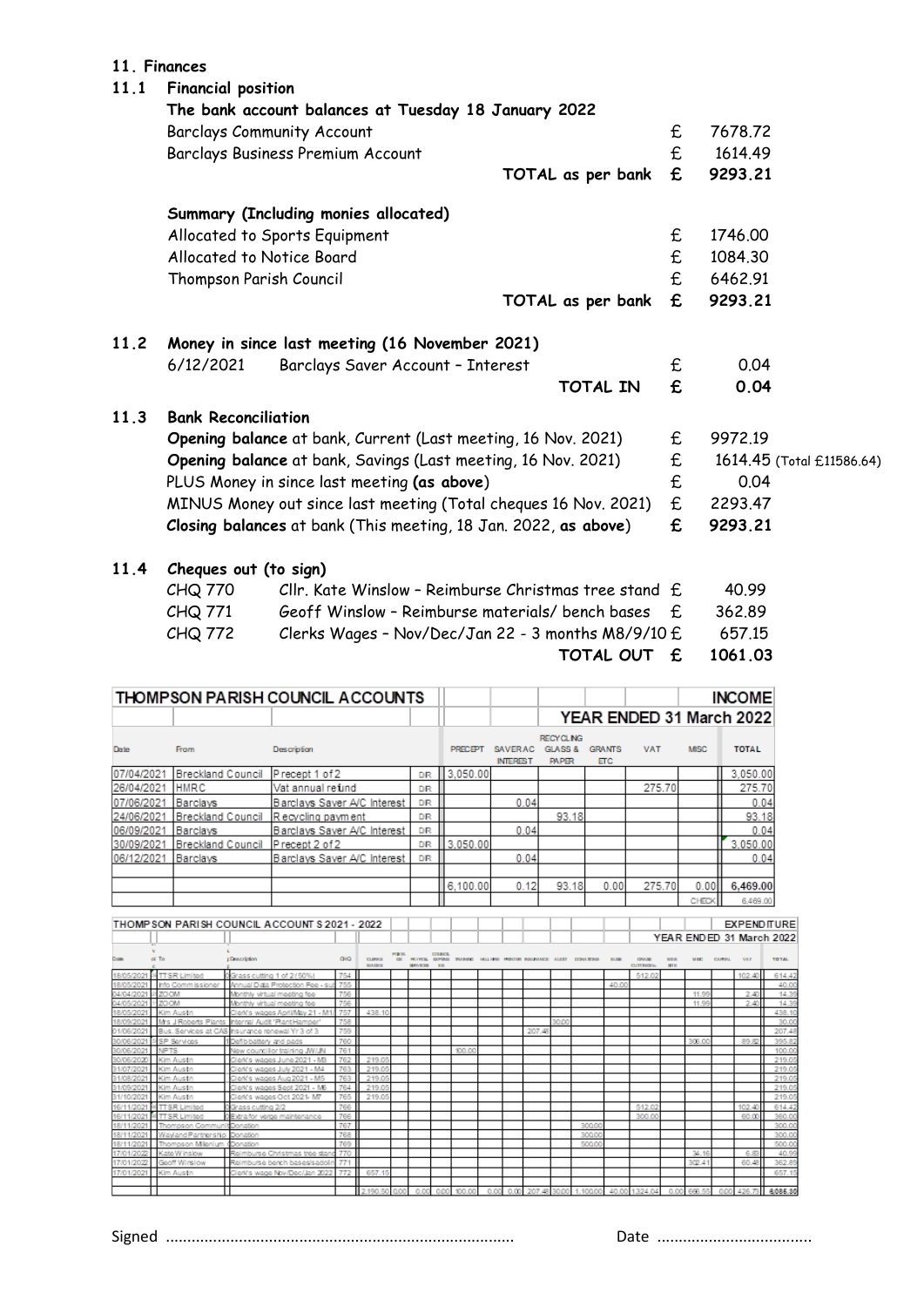## **11.5 Budget Vs Actuals and projected for precept setting**

| Thompson Parish Council Budget Vs Actual 2020/2021 FOR PRECEPT |               |           |                       |                                                              |                                                                 |  |  |  |                                                  |                                                                |  |
|----------------------------------------------------------------|---------------|-----------|-----------------------|--------------------------------------------------------------|-----------------------------------------------------------------|--|--|--|--------------------------------------------------|----------------------------------------------------------------|--|
| AT 18/01/2022                                                  |               |           |                       |                                                              |                                                                 |  |  |  |                                                  |                                                                |  |
|                                                                | <b>Budget</b> | Forecast  | <b>Actual to date</b> | Projected                                                    |                                                                 |  |  |  |                                                  |                                                                |  |
|                                                                | 2021/2022     | 2021/2022 | 2021/2022             | 2022/2023                                                    |                                                                 |  |  |  |                                                  |                                                                |  |
| <b>INCOME</b>                                                  |               |           |                       |                                                              |                                                                 |  |  |  |                                                  |                                                                |  |
| Precept                                                        | 6.100.00      | 6.100.00  | 6.100.00              | 6,100.00                                                     |                                                                 |  |  |  |                                                  |                                                                |  |
| Recycling                                                      | 120.00        | 120.00    | 93.18                 | 100.00                                                       |                                                                 |  |  |  |                                                  |                                                                |  |
| Interest (Barclays Saver)                                      | 3.20          | 3.20      | 0.12                  | 0.12                                                         |                                                                 |  |  |  |                                                  |                                                                |  |
| Grant                                                          | 0.00          | 0.00      | 0.00                  | 0.00                                                         |                                                                 |  |  |  |                                                  |                                                                |  |
| <b>VAT</b>                                                     | 300.00        | 300.00    | 275.70                |                                                              | 0.00 (VAT taken out for this exercise)                          |  |  |  |                                                  |                                                                |  |
| Other                                                          | 0.00          | 0.00      | 0.00                  | 0.00                                                         |                                                                 |  |  |  |                                                  |                                                                |  |
| Total                                                          | 6,523.20      | 6,523.20  | 6,469.00              | 6,200.12                                                     |                                                                 |  |  |  |                                                  |                                                                |  |
| <b>EXPENDITURE</b>                                             |               |           |                       |                                                              |                                                                 |  |  |  |                                                  |                                                                |  |
| Staff Costs including PAYE                                     | 2.630.00      | 2,630.00  | 2.190.50              |                                                              | 2,700.00 * Clerk - No payrise for 2 years - delay due to Covid. |  |  |  |                                                  |                                                                |  |
| Pavroll services                                               | 72.00         | 72.00     | 0.00                  | 72.00                                                        |                                                                 |  |  |  |                                                  | * Clerk's pay - (Inc. £70pa) Won't backdate although entitled. |  |
| Internal audit fee                                             | 30.00         | 30.00     | 30.00                 | 30.00                                                        |                                                                 |  |  |  |                                                  |                                                                |  |
| Postage                                                        | 15.00         | 15.00     | 0.00                  | 15.00                                                        |                                                                 |  |  |  |                                                  |                                                                |  |
| Insurance                                                      | 207.48        | 207.48    | 207.48                |                                                              | 240.00 Slight increase for contingency.                         |  |  |  |                                                  |                                                                |  |
| Grass cutting                                                  | 1,228.84      | 1,228.84  | 1,324.04              | 1,387.35 ** As per new TTSR quote (If renewed Mar 2022-2024) |                                                                 |  |  |  |                                                  |                                                                |  |
| Training                                                       | 100.00        | 100.00    | 100.00                | 100.00                                                       |                                                                 |  |  |  | **(Includes £300*+ for extra grass cutting (GW)) |                                                                |  |
| Printer/consumables                                            | 50.00         | 50.00     | 0.00                  | 50.00                                                        |                                                                 |  |  |  |                                                  |                                                                |  |
| Website                                                        | 70.00         | 70.00     | 0.00                  | 70.00                                                        |                                                                 |  |  |  |                                                  |                                                                |  |
| Capital                                                        | 70.00         | 70.00     | 0.00                  |                                                              | 0.00 Not aware of any capital costs                             |  |  |  |                                                  |                                                                |  |
| Defibrillator                                                  | 0.00          | 0.00      | 306.00                |                                                              | 300.00 Maintenance cost - (pads and batteries) per annum?       |  |  |  |                                                  |                                                                |  |
| Miscellaneous/Contingency                                      | 200.00        | 200.00    | 360.55                |                                                              | 200.00 Contingency at £200                                      |  |  |  |                                                  |                                                                |  |
| Donation - St. Martin's Church                                 | 500.00        | 500.00    | 0.00                  | 500.00                                                       |                                                                 |  |  |  |                                                  |                                                                |  |
| Donation - Wavland Partnership                                 | 300.00        | 300.00    | 300.00                | 300.00                                                       |                                                                 |  |  |  |                                                  |                                                                |  |
| Donation - Thompson Community H                                | 300.00        | 300.00    | 300.00                | 300.00                                                       |                                                                 |  |  |  |                                                  |                                                                |  |
| Donation - Thompson Millenium Gre                              | 500.00        | 500.00    | 500.00                | 500.00                                                       |                                                                 |  |  |  |                                                  |                                                                |  |
| Subs - Norfolk ALC                                             | 117.45        | 117.45    | 0.00                  | 120.00                                                       |                                                                 |  |  |  |                                                  |                                                                |  |
| Subs - Community Action Norfolk                                | 50.00         | 50.00     | 0.00                  | 50.00                                                        |                                                                 |  |  |  |                                                  |                                                                |  |
| Subs - Info Comm Registration                                  | 40.00         | 40.00     | 40.00                 | 40.00                                                        |                                                                 |  |  |  |                                                  |                                                                |  |
| VAT                                                            | 300.00        | 300.00    | 426.73                |                                                              | 0.00 (VAT taken out for this exercise)                          |  |  |  |                                                  |                                                                |  |
| Total                                                          | 6.780.77      | 6,780.77  | 6.085.30              |                                                              | 6,974.35 £800 SHORTFALL                                         |  |  |  |                                                  |                                                                |  |
| PRECEPT £6100                                                  | <b>Budget</b> | Forecast  | <b>Actual to date</b> | <b>FORECAST</b>                                              |                                                                 |  |  |  |                                                  |                                                                |  |
| 2021/2022                                                      | 2021/2022     | 2021/2022 | 2021/2022             | <b>FOR PRECEPT</b>                                           |                                                                 |  |  |  |                                                  |                                                                |  |
|                                                                |               |           |                       |                                                              |                                                                 |  |  |  |                                                  | ? PLATINUM JUBILEE CELEBRATIONS ? (Grants)                     |  |

## **11.6 Precept setting 2022-2023**

Historical figures for precept.

| THOMPSON PARISH COUNCIL - PRECEPT SUMMARY |                |              |              |                 |  |  |  |  |  |  |  |
|-------------------------------------------|----------------|--------------|--------------|-----------------|--|--|--|--|--|--|--|
|                                           | <b>PRECEPT</b> | <b>GRANT</b> | <b>TOTAL</b> | <b>INCREASE</b> |  |  |  |  |  |  |  |
| 2014/2015                                 | 4300           | £222.12      | £4,522.12    |                 |  |  |  |  |  |  |  |
| 2015/2016                                 | 4900           | £222.12      | £5.122.12    | 600             |  |  |  |  |  |  |  |
| 2016/2017                                 | 4900           | £162.00      | £5,062.00    | ٥               |  |  |  |  |  |  |  |
| 2017/2018                                 | 5050           | £111.00      | £5,161.00    | 150             |  |  |  |  |  |  |  |
| 2018/2019                                 | 5250           | £56.00       | £5,306.00    | 200             |  |  |  |  |  |  |  |
| 2019/2020                                 | 5550           | £0.00        | £5,550.00    | 300             |  |  |  |  |  |  |  |
| 2020/2021                                 | 5800           | £0.00        | £5,800.00    | 250             |  |  |  |  |  |  |  |
| 2021/2022                                 | 6100           | £0.00        | £6,100.00    | 300             |  |  |  |  |  |  |  |
| 2022/2023                                 | TBC            |              |              |                 |  |  |  |  |  |  |  |

Figures in 11.5 had been circulated prior to the meeting. Projected income of £6200 is predominantly precept of £6100 – with a small recycling contribution. Projected expenditure of £7000 for 2022- 2023 shows an £800 shortfall on income (£900 if compared to precept figure of £6100). The clerk ran through the projected figures. It was noted there was no provision made for the Queen's Platinum Jubilee celebrations but would take advantage of any grants available. There was a contingency of £200 and a small amount for any training. Still waiting for revised Clerks' pay scales. No capital expenditure was currently expected.

#### **Grass cutting contract**

TTSR Ltd. had provided a quote for the next three years 2022-2024. This had been circulated to all councillors prior to the meeting. All councillors agreed to accept the quote for cutting grass at Thompson Millennium Green and Community Hall. The total of £1387.35 for 2022 is included in the projected figures. The Clerk would confirm acceptance with TTSR.

#### **Defibrillator costs.**

After having to recently use the defibrillator for a family member, councillors were very grateful to Cllr. Gregory for his offer that the Gregory Family would be happy to pay £300 towards its maintenance. This offer was duly accepted.

Taking this contribution into account, it was agreed that the precept of £6100 would be increased by the now £500 shortfall against projected. Proposed by Cllr. Robertson and seconded by Cllr. Gregory,